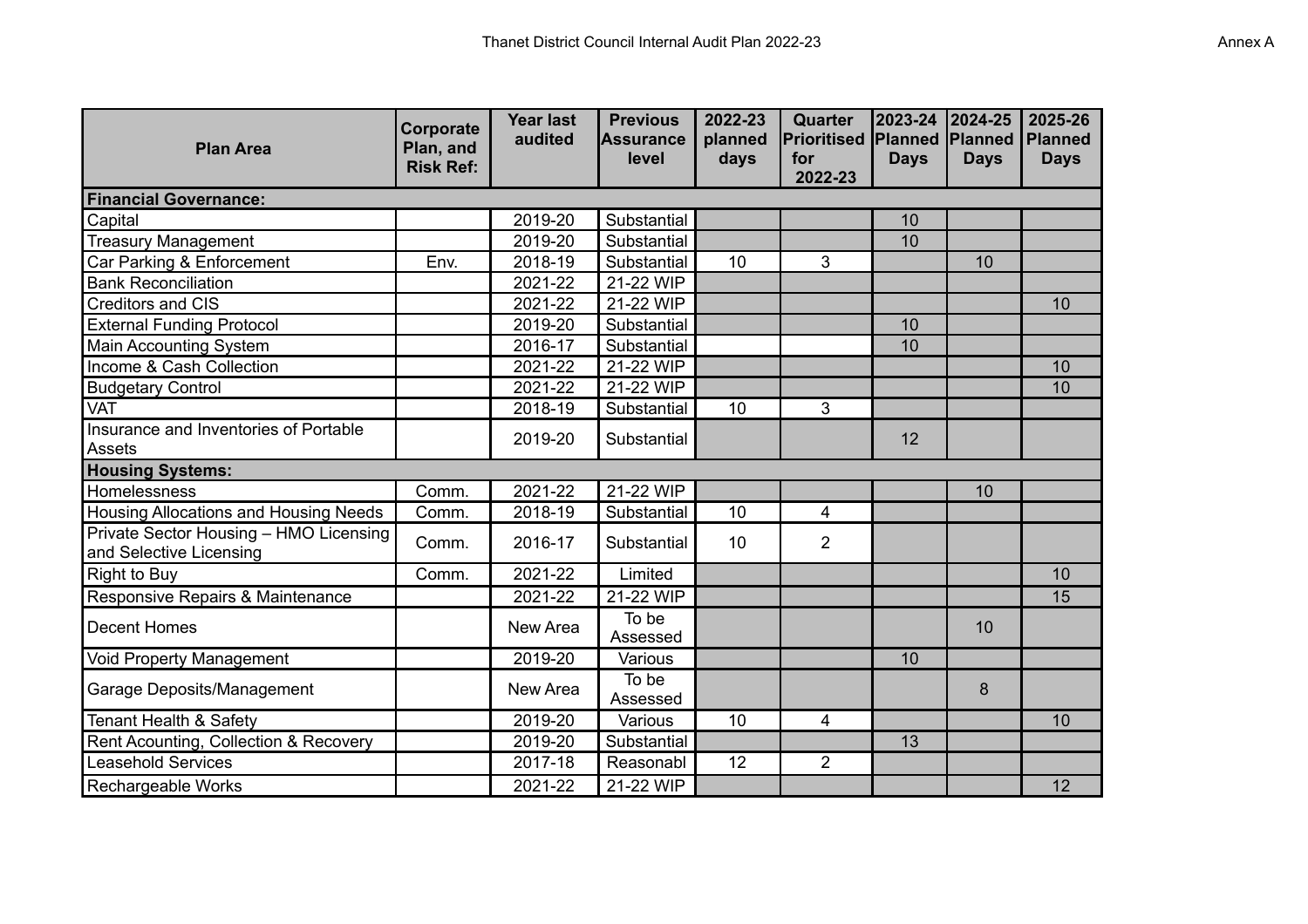| <b>Plan Area</b>                                                        | Corporate<br>Plan, and<br><b>Risk Ref:</b> | <b>Year last</b><br>audited | <b>Previous</b><br><b>Assurance</b><br>level | 2022-23<br>planned<br>days | Quarter<br><b>Prioritised</b><br>for<br>2022-23 | 2023-24<br><b>Planned</b><br><b>Days</b> | 2024-25<br><b>Planned</b><br><b>Days</b> | 2025-26<br><b>Planned</b><br><b>Days</b> |
|-------------------------------------------------------------------------|--------------------------------------------|-----------------------------|----------------------------------------------|----------------------------|-------------------------------------------------|------------------------------------------|------------------------------------------|------------------------------------------|
| Capital Programme, Planned<br>Maintenance                               |                                            | New Area                    | To be<br>Assessed                            | 12                         | 4                                               |                                          |                                          |                                          |
| <b>Contract Monitoring &amp; Management</b>                             |                                            | 2018-19                     | Limited                                      |                            |                                                 | 12                                       |                                          |                                          |
| <b>Contract Letting/Procurement</b><br>Process/Specifications           |                                            | New Area                    | To be<br>Assessed                            | 10                         | 3                                               |                                          |                                          |                                          |
| <b>Tenancy Fraud</b>                                                    |                                            | 2017-18                     | Limited                                      |                            |                                                 |                                          | 10                                       |                                          |
| <b>Resident Involvement</b>                                             |                                            | 2021-22                     | 21-22 WIP                                    |                            |                                                 |                                          |                                          | 10                                       |
| Tenancy & Estate Management and<br>Inspections                          |                                            | 2021-22                     | 21-22 WIP                                    |                            |                                                 |                                          |                                          | 10                                       |
| <b>Anti-Social Behaviour</b>                                            |                                            | 2012-13                     | Reasonabl<br>e                               |                            |                                                 | 10                                       |                                          |                                          |
| New Capital Build Programme                                             |                                            | New Area                    | To be<br>Assessed                            |                            |                                                 | 10                                       |                                          |                                          |
| Energy Efficiency, Carbon Reduction &<br><b>Fuel Poverty Programmes</b> |                                            | New Area                    | To be<br>Assessed                            |                            |                                                 | 12                                       |                                          |                                          |
| <b>HRA Business Plan</b>                                                | Comm.                                      | 2014-15                     | Substantial                                  |                            |                                                 | 10                                       |                                          |                                          |
| <b>Human Resources:</b>                                                 |                                            |                             |                                              |                            |                                                 |                                          |                                          |                                          |
| <b>Recruitment &amp; Leavers</b>                                        |                                            | 2021-22                     | 21-22 WIP                                    |                            |                                                 |                                          |                                          | 10                                       |
| Absence Management, Annual Leave<br>and Flexi Leave                     |                                            | 2018-19                     | Reasonabl<br>e                               | 10                         | $\overline{2}$                                  |                                          |                                          |                                          |
| Apprenticeships                                                         |                                            | 2018-19                     | Substantial/<br>Reasonabl<br>e               |                            |                                                 | 10                                       |                                          |                                          |
| <b>Information Governance:</b>                                          |                                            |                             |                                              |                            |                                                 |                                          |                                          |                                          |
| Data Protection, FOI and Information<br>Management                      |                                            | 2021-22                     | Limited                                      |                            |                                                 |                                          | 10                                       |                                          |
| <b>Technology/Cyber Risks:</b>                                          |                                            |                             |                                              |                            |                                                 |                                          |                                          |                                          |
| <b>Cloud Computing/Digital</b>                                          |                                            | New Area                    | To be<br>Assessed                            | 10                         | 1                                               |                                          |                                          | 10                                       |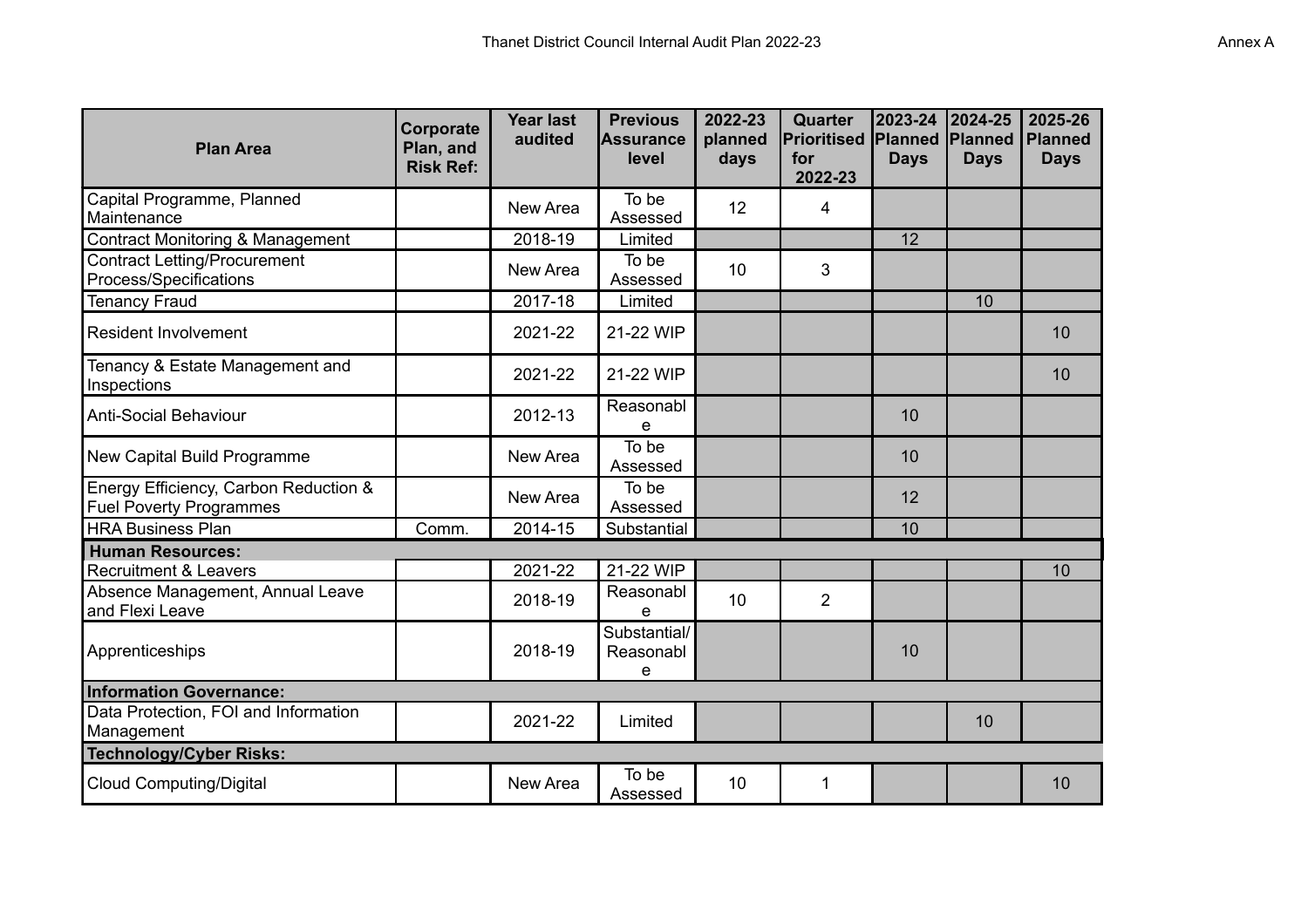| <b>Plan Area</b>                                                                                               | Corporate<br>Plan, and<br><b>Risk Ref:</b> | <b>Year last</b><br>audited | <b>Previous</b><br><b>IAssurance</b><br>level                              | 2022-23<br>planned<br>days | <b>Quarter</b><br>Prioritised<br>for<br>2022-23 | 2023-24 2024-25<br><b>Planned</b><br><b>Days</b> | <b>IPlanned</b><br><b>Days</b> | 2025-26<br><b>Planned</b><br><b>Days</b> |
|----------------------------------------------------------------------------------------------------------------|--------------------------------------------|-----------------------------|----------------------------------------------------------------------------|----------------------------|-------------------------------------------------|--------------------------------------------------|--------------------------------|------------------------------------------|
| <b>Corporate Governance:</b>                                                                                   |                                            |                             |                                                                            |                            |                                                 |                                                  |                                |                                          |
| Governance & Culture                                                                                           |                                            |                             | Not audited by EKAP, assurance is instead to be provided by External Audit |                            |                                                 |                                                  |                                |                                          |
| Members' Code of Conduct, Register of<br>Interests, Gifts and Hospitality, and<br><b>Standards Arrangement</b> |                                            | 2020-21                     | Reasonabl<br>e                                                             |                            |                                                 |                                                  | 10                             |                                          |
| Officers' Code of Conduct and Gifts and<br>Hospitality                                                         |                                            | 2016-17                     | Reasonabl<br>e                                                             | 10                         | $\overline{2}$                                  |                                                  | 10                             |                                          |
| <b>Local Code of Corporate Governance</b>                                                                      |                                            | 2020-21                     | Limited                                                                    |                            |                                                 |                                                  | 8                              |                                          |
| <b>Complaints Monitoring</b>                                                                                   |                                            | 2018-19                     | Limited                                                                    | 10                         | 1                                               |                                                  |                                |                                          |
| Partnerships & Shared Services<br>Monitoring                                                                   |                                            | 2012-13                     | Reasonabl<br>e                                                             |                            |                                                 |                                                  |                                |                                          |
| Scheme of Officer Delegations                                                                                  |                                            | 2017-18                     | Substantial                                                                |                            |                                                 | 10                                               |                                |                                          |
| Corporate/Governance and Audit<br>Committee                                                                    |                                            | Annually                    | N/A                                                                        | 32                         | 1 to $4$                                        | 32                                               | 32                             | 32                                       |
| <b>Project Management</b>                                                                                      |                                            | 2016-17                     | Limited                                                                    | 10                         | $\overline{\mathbf{4}}$                         |                                                  | 10                             |                                          |
| Performance Management & Data Quality:                                                                         |                                            |                             |                                                                            |                            |                                                 |                                                  |                                |                                          |
| Performance Management                                                                                         |                                            | 2021-22                     | 21-22 WIP                                                                  |                            |                                                 |                                                  |                                | 10                                       |
| <b>Fraud Risk:</b>                                                                                             |                                            |                             |                                                                            |                            |                                                 |                                                  |                                |                                          |
| Anti-Fraud & Corruption Assurance<br>Mapping                                                                   |                                            | 2019-20                     | N/A                                                                        | 10                         | 3                                               |                                                  | 15                             |                                          |
| <b>Risk Management:</b>                                                                                        |                                            |                             |                                                                            |                            |                                                 |                                                  |                                |                                          |
| <b>Risk Management</b>                                                                                         | Informs all<br>Corporate<br><b>Risks</b>   | 2021-22                     | 21-22 WIP                                                                  |                            |                                                 | 10                                               |                                | 10                                       |
| Other:                                                                                                         |                                            |                             |                                                                            |                            |                                                 |                                                  |                                |                                          |
| Liaison with the External Auditors                                                                             | N/A                                        | Annually                    | N/A                                                                        | 1                          | 1 to $4$                                        | $\mathbf{1}$                                     | $\mathbf{1}$                   | $\mathbf 1$                              |
| Previous Year Work in Progress b/fwd                                                                           | N/A                                        | Annually                    | N/A                                                                        | 5                          | 1                                               | 5                                                | 5                              | 5                                        |
| Follow-up                                                                                                      | N/A                                        | Annually                    | N/A                                                                        | 15                         | 1 to $4$                                        | 15                                               | 15                             | 15                                       |
| <b>Procurement &amp; Contract Management:</b>                                                                  |                                            |                             |                                                                            |                            |                                                 |                                                  |                                |                                          |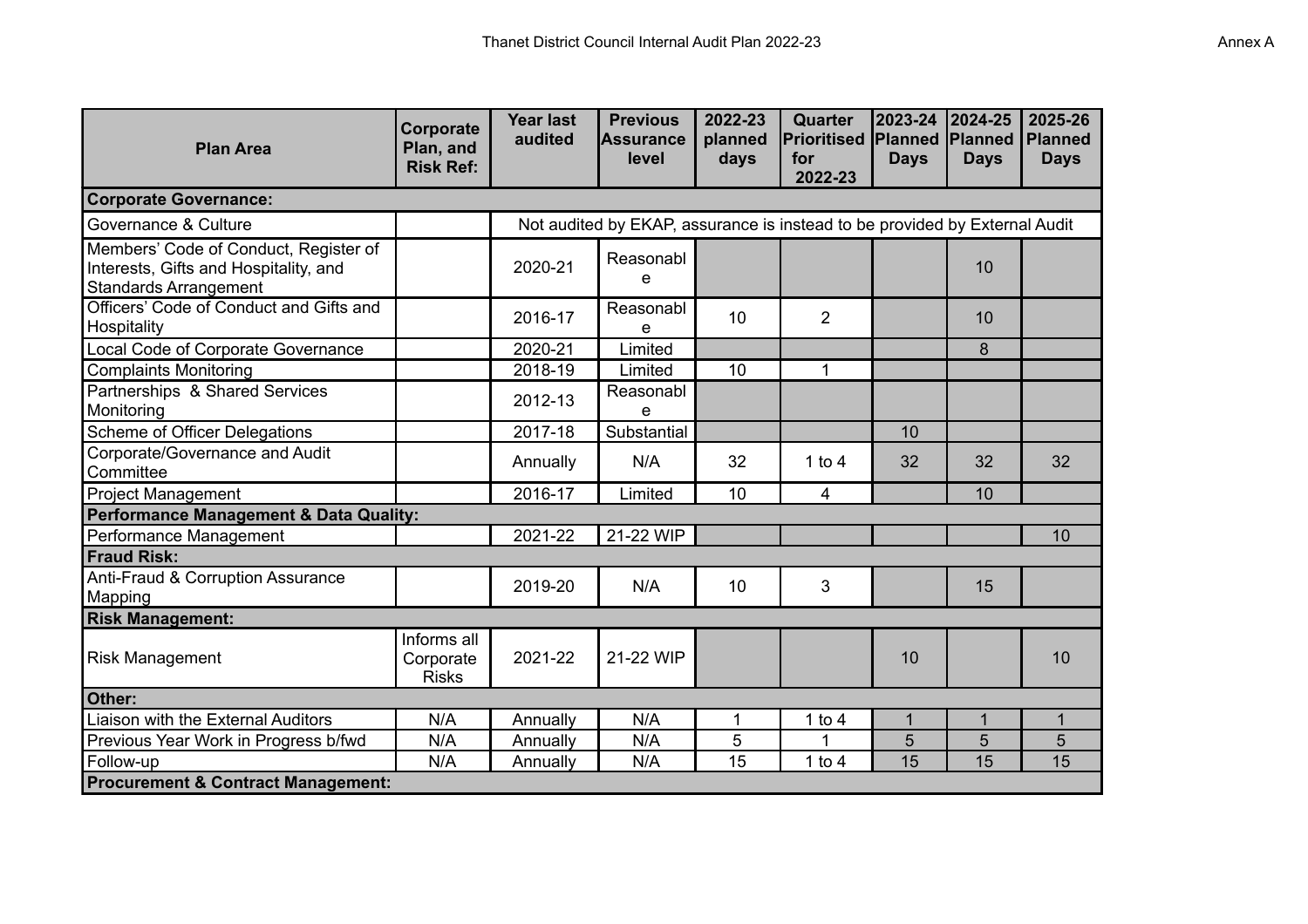| <b>Plan Area</b>                                                                                                | Corporate<br>Plan, and<br><b>Risk Ref:</b> | <b>Year last</b><br>audited | <b>Previous</b><br><b>Assurance</b><br>level | 2022-23<br>planned<br>days | Quarter<br><b>Prioritised</b><br>for<br>2022-23 | 2023-24 2024-25<br><b>Planned</b><br><b>Days</b> | <b>Planned</b><br><b>Days</b> | 2025-26<br><b>Planned</b><br><b>Days</b> |
|-----------------------------------------------------------------------------------------------------------------|--------------------------------------------|-----------------------------|----------------------------------------------|----------------------------|-------------------------------------------------|--------------------------------------------------|-------------------------------|------------------------------------------|
| CSO Compliance                                                                                                  |                                            | 2019-20                     | Reasonabl<br>e                               |                            |                                                 | 12                                               |                               |                                          |
| Service Contract Management                                                                                     |                                            | 2021-22                     | 21-22 WIP                                    |                            |                                                 |                                                  |                               | 12                                       |
| Receipt and Opening of Tenders                                                                                  |                                            | 2017-18                     | Substantial                                  |                            |                                                 |                                                  | 10                            |                                          |
| Procurement                                                                                                     |                                            | 2016-17                     | Substantial                                  |                            |                                                 |                                                  | 10                            |                                          |
| <b>Asset Management:</b>                                                                                        |                                            |                             |                                              |                            |                                                 |                                                  |                               |                                          |
| Asset Management; Commercial<br>Properties and Concessions (incl,<br>Industrial estates, Innovation centre etc) | Growth                                     | 2021-22                     | Limited                                      |                            |                                                 | 10                                               |                               | 10                                       |
| Commercial Properties - Compliance                                                                              |                                            | New Area                    | To be<br>Assessed                            |                            |                                                 |                                                  | 10                            |                                          |
| <b>Service Level Audits:</b>                                                                                    |                                            |                             |                                              |                            |                                                 |                                                  |                               |                                          |
| <b>Cemeteries and Crematoria</b>                                                                                |                                            | 2020-21                     | Reasonabl                                    |                            |                                                 |                                                  | 12                            |                                          |
| Thanet Lottery                                                                                                  |                                            | 2021-22                     | 21-22 WIP                                    |                            |                                                 |                                                  |                               | 15                                       |
| Safeguarding Children and Vulnerable<br><b>Groups/DBS Checks</b>                                                |                                            | 2018-19                     | Reasonabl<br>e                               | 10                         | 3                                               |                                                  |                               |                                          |
| <b>Community Safety</b>                                                                                         | Comm.                                      | 2018-19                     | Reasonabl<br>e                               | 10                         | 1                                               |                                                  |                               |                                          |
| <b>Coastal Management</b>                                                                                       |                                            | 2016-17                     | Substantial                                  |                            |                                                 |                                                  | 10                            |                                          |
| <b>CCTV</b>                                                                                                     | Comm.                                      | 2018-19                     | Substantial                                  | 10                         | 1                                               |                                                  |                               |                                          |
| Dog Warden Service, Street Scene and<br>Litter Enforcement (incl. graffiti and<br>flytipping)                   | Env.                                       | 2018-19                     | Reasonabl<br>e                               | 10                         | 3                                               |                                                  |                               |                                          |
| <b>Electoral Registration &amp; Election</b>                                                                    |                                            | 2021-22                     | Reasonabl                                    |                            |                                                 |                                                  |                               | 10                                       |
| Environmental Health - Food Safety                                                                              | Env.                                       | 2018-19                     | Substantial                                  | 10                         | 1                                               |                                                  |                               |                                          |
| Environmental Health - Public Health<br><b>Burials</b>                                                          | Env.                                       | 2020-21                     | Limited                                      |                            |                                                 |                                                  | 10                            |                                          |
| Environmental Health - Health and<br>Safety at Work                                                             | Env.                                       | 2015-16                     | Limited                                      |                            |                                                 |                                                  | 10                            |                                          |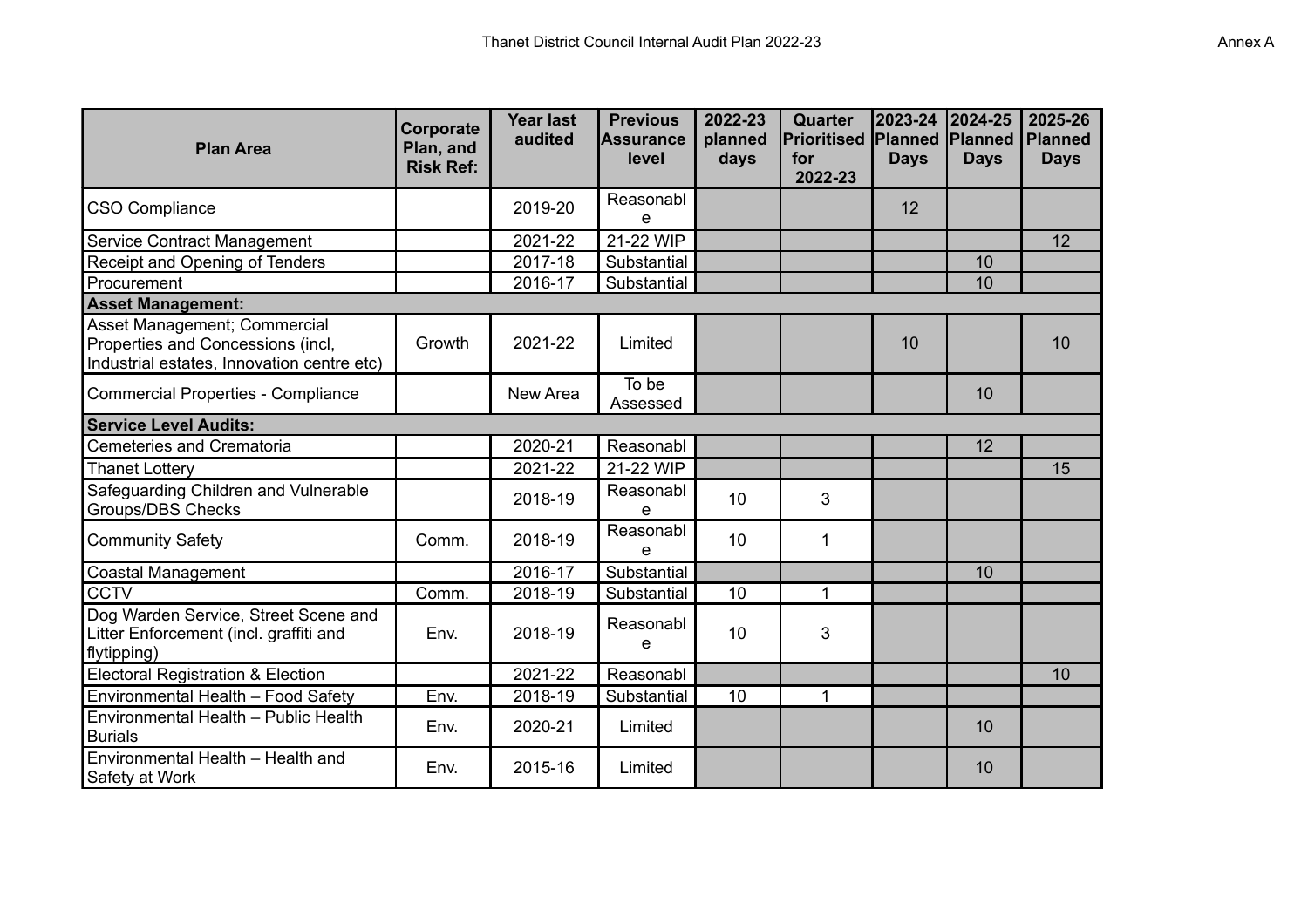| <b>Plan Area</b>                                                                        | Corporate<br>Plan, and<br><b>Risk Ref:</b> | <b>Year last</b><br>audited | <b>Previous</b><br>Assurance<br>level                                      | 2022-23<br>planned<br>days | Quarter<br><b>Prioritised</b><br>for<br>2022-23 | 2023-24<br>Planned<br><b>Days</b> | 2024-25<br>Planned<br><b>Days</b> | 2025-26<br>Planned<br><b>Days</b> |
|-----------------------------------------------------------------------------------------|--------------------------------------------|-----------------------------|----------------------------------------------------------------------------|----------------------------|-------------------------------------------------|-----------------------------------|-----------------------------------|-----------------------------------|
| Environmental Health - Environmental<br><b>Protection Service Requests</b>              | Env.                                       | 2016-17                     | Substantial                                                                |                            |                                                 | 10                                |                                   |                                   |
| Environmental Health - Pollution,<br>Contaminated Land, Air and Water<br><b>Quality</b> | Env.                                       | 2017-18                     | Substantial                                                                | 10                         | $\overline{2}$                                  |                                   |                                   |                                   |
| <b>Business Continuity and Emergency</b><br>Planning                                    |                                            | 2018-19                     | Reasonabl<br>e                                                             | 10                         | 4                                               |                                   |                                   |                                   |
| Playgrounds                                                                             |                                            | 2021-22                     | Reasonabl<br>e                                                             |                            |                                                 |                                   |                                   | 10                                |
| <b>Equality and Diversity</b>                                                           |                                            | 2021-22                     | Limited                                                                    |                            |                                                 |                                   |                                   | 10                                |
| Grounds Maintenance                                                                     | Env.                                       | 2019-20                     | Reasonabl<br>e/Limited                                                     |                            |                                                 | 12                                |                                   |                                   |
| Dalby Square Heritage Grants and<br><b>Housing Intervention Grants</b>                  | Comm.                                      | 2015-16                     | Substantial                                                                |                            |                                                 | 10                                |                                   |                                   |
| Disabled Facilities Grants                                                              | Comm.                                      | 2020-21                     | Substantial                                                                |                            |                                                 |                                   | 10                                |                                   |
| Land Charges                                                                            |                                            | 2021-22                     | Substantial                                                                |                            |                                                 |                                   |                                   | 10                                |
| Licensing                                                                               |                                            | 2018-19                     | Substantial                                                                | 10                         | $\overline{2}$                                  |                                   |                                   |                                   |
| Museums                                                                                 |                                            | 2015-16                     | Limited                                                                    | 10                         | $\overline{2}$                                  |                                   | 12                                |                                   |
| Allotments                                                                              |                                            | 2017-18                     | Reasonabl                                                                  |                            |                                                 | 10                                |                                   |                                   |
| Legal Services                                                                          |                                            |                             | Not audited by EKAP, assurance is instead provided by LEXCEL accreditation |                            |                                                 |                                   |                                   |                                   |
| Ramsgate Port, Marina & Broadstairs<br><b>Harbour</b>                                   | Growth                                     | 2021-22                     | 21-22 WIP                                                                  |                            |                                                 |                                   |                                   | 12                                |
| Ramsgate Harbour Accounts                                                               | Growth                                     | 2021-22                     | <b>Not</b><br>Applicable                                                   | 5                          | $\overline{2}$                                  | 5                                 | 5                                 | 5                                 |
| <b>East Kent Opportunities</b>                                                          | Growth                                     | 2018-19                     | N/A                                                                        | 10                         | 3                                               |                                   |                                   |                                   |
| Members' Allowances and Expenses                                                        |                                            | 2016-17                     | Substantial                                                                |                            |                                                 |                                   | 10                                |                                   |
| Planning Applications, Income and s106<br>Agreements                                    | Env.                                       | 2019-20                     | Reasonabl<br>e                                                             |                            |                                                 | 12                                |                                   |                                   |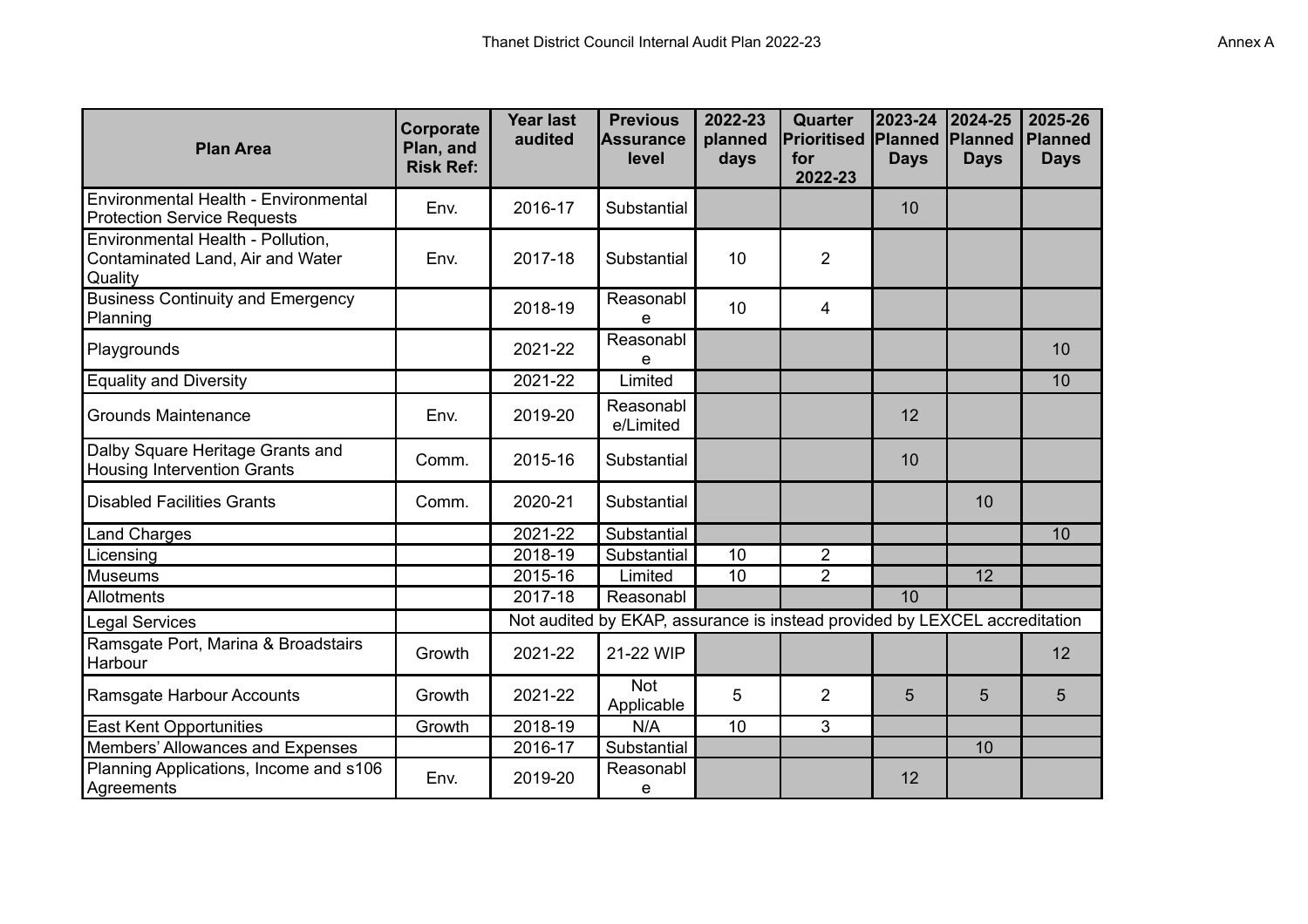| <b>Plan Area</b>                                              | Corporate<br>Plan, and<br><b>Risk Ref:</b> | Year last<br>audited | <b>Previous</b><br><b>Assurance</b><br>level | 2022-23<br>planned<br>days | <b>Quarter</b><br><b>Prioritised</b><br>for<br>2022-23 | 2023-24<br><b>Planned</b><br><b>Days</b> | 2024-25<br><b>Planned</b><br><b>Days</b> | 2025-26<br><b>Planned</b><br><b>Days</b> |
|---------------------------------------------------------------|--------------------------------------------|----------------------|----------------------------------------------|----------------------------|--------------------------------------------------------|------------------------------------------|------------------------------------------|------------------------------------------|
| <b>Building Control</b>                                       | Env.                                       | 2019-20              | Limited                                      |                            |                                                        | 12                                       |                                          |                                          |
| Phones, Mobiles and Utilities                                 |                                            | 2020-21              | Reasonabl<br>е                               |                            |                                                        |                                          | 10                                       |                                          |
| Printing and Post                                             |                                            | 2019-20              | Substantial                                  |                            |                                                        | 10                                       |                                          |                                          |
| YourLeisure - Sports and Leisure                              | Comm.                                      | 2014-15              | Reasonabl<br>e/Limited                       |                            |                                                        |                                          | 10                                       |                                          |
| Event Management, Sports &<br><b>Community Development</b>    | Comm.                                      | 2021-22              | 21-22 WIP                                    |                            |                                                        |                                          |                                          | 10                                       |
| <b>Visitor Information Arrangements</b>                       | Growth                                     | 2015-16              | Substantial                                  |                            |                                                        | 10                                       |                                          |                                          |
| Waste and Street Cleansing Vehicle<br><b>Fleet Management</b> | Env.                                       | 2017-18              | Reasonabl<br>е                               | 13                         | 1                                                      |                                          | 12                                       |                                          |
| Garden Waste and Recycling Income                             | Env.                                       | 2021-22              | 21-22 WIP                                    |                            |                                                        |                                          |                                          | 12                                       |
| <b>Refuse Collection</b>                                      | Env.                                       | 2016-17              | Reasonabl                                    |                            |                                                        |                                          | 10                                       |                                          |
| <b>Street Cleansing</b>                                       | Env.                                       | 2021-22              | No<br>Assurance                              |                            |                                                        |                                          |                                          | 14                                       |
| <b>Climate Change</b>                                         | Env.                                       | 2020-21              | N/A                                          | 5                          | 3                                                      | 5                                        | 5                                        | 10                                       |
| Employee Health, Safety and Welfare                           |                                            | 2018-19              | Reasonabl                                    | 10                         | 4                                                      |                                          | 10                                       |                                          |
| <b>Total Planned Days:</b>                                    |                                            |                      |                                              | 330                        |                                                        | 330                                      | 330                                      | 330                                      |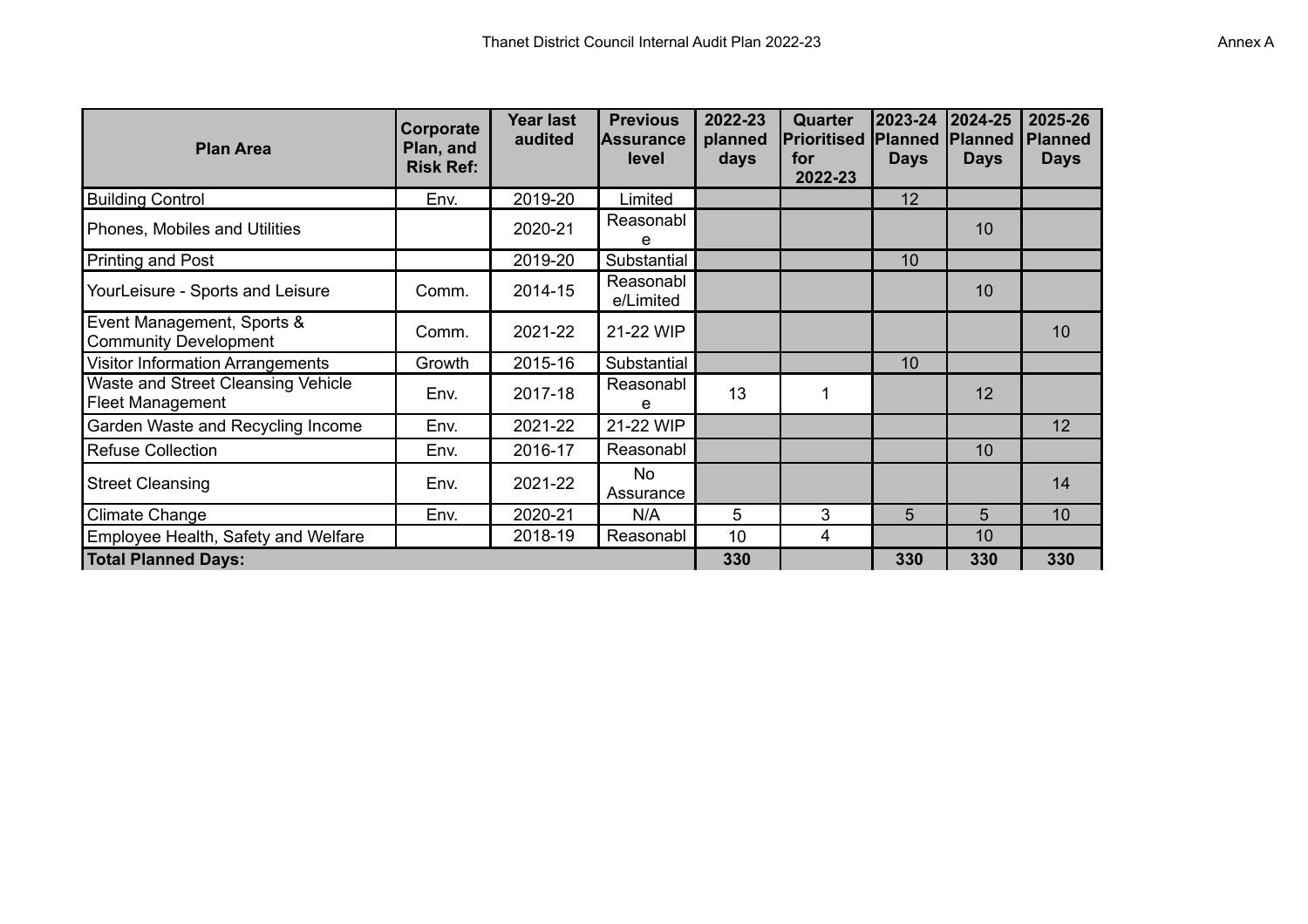| <b>Plan Area</b> | <b>Corporate</b><br>Plan, and<br><b>Risk Ref:</b> | <b>Year last</b><br>audited | <b>Previous</b><br>Assurance   planned   Prioritised   Planned   Planned   Planned<br>level | 2022-23<br>davs | Quarter<br>for<br>2022-23 | <b>Davs</b> | 2023-24  2024-25   2025-26<br><b>Davs</b> | <b>Days</b> |
|------------------|---------------------------------------------------|-----------------------------|---------------------------------------------------------------------------------------------|-----------------|---------------------------|-------------|-------------------------------------------|-------------|
|------------------|---------------------------------------------------|-----------------------------|---------------------------------------------------------------------------------------------|-----------------|---------------------------|-------------|-------------------------------------------|-------------|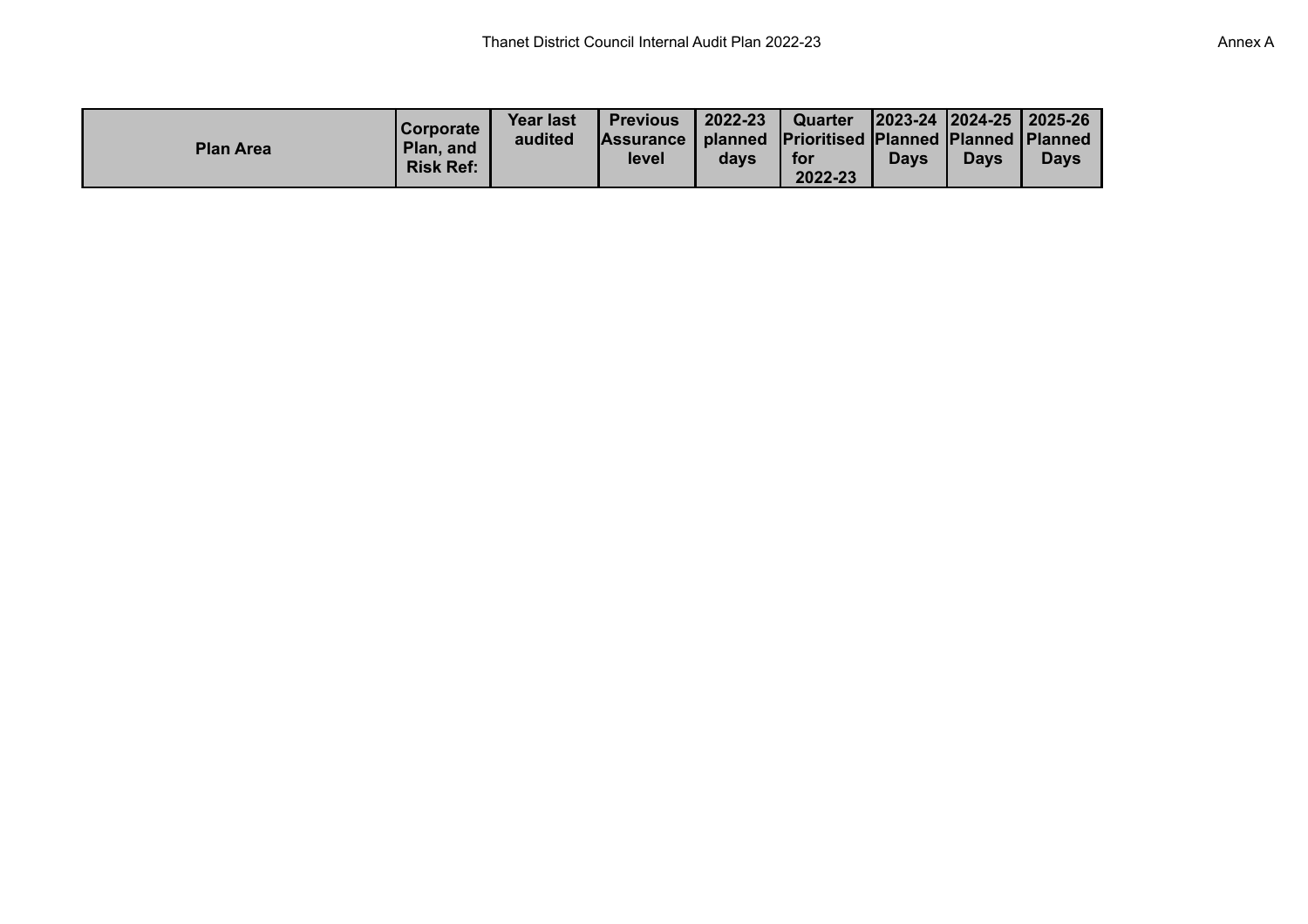| <b>Plan Area</b>                             | Year<br>lasted    | <b>Previous</b><br>assurance | 2017-18<br><b>Planne</b> | 2018-19 2019-20<br><b>Planne</b> | <b>Planne</b>  | 2020-21<br><b>Planne</b> |
|----------------------------------------------|-------------------|------------------------------|--------------------------|----------------------------------|----------------|--------------------------|
|                                              | audited           | level                        | $d$ Days                 | d Days                           | d Days         | d Days                   |
| <b>EK Services - Revenues &amp; Benefits</b> |                   |                              |                          |                                  |                |                          |
| Housing Benefits - Payment                   | 2014/15           | Substantial                  | 15                       |                                  |                |                          |
| Housing Benefits - Overpayments              | 2016/17           | Substantial                  |                          |                                  |                | 15                       |
| Housing Benefits - Admin &<br>Assessment     | 2014/15           | Substantial                  |                          | 15                               |                |                          |
| <b>Housing Benefit - Appeals</b>             | 2015/16           | Substantial                  |                          |                                  | 15             |                          |
| <b>Housing Benefit - DHP</b>                 | 2015/16           | Substantial                  |                          | 15                               |                |                          |
| Housing Benefit - Subsidy                    | 2016              |                              |                          |                                  |                | 15                       |
| Housing benefit Testing (DDC & TDC<br>only)  | 2015/16           | N/A                          | 20                       | 20                               | 20             | 20                       |
| <b>Council Tax</b>                           | 2014/15<br>(2016) | Substantial                  |                          |                                  | 20             |                          |
| <b>Council Tax Reduction Scheme</b>          | 2013/14           | Substantial                  | 15                       |                                  |                |                          |
| <b>Customer Services/Gateway</b>             | 2016/17           | Reasonable                   |                          |                                  |                | 20                       |
| <b>Business Rates</b>                        | 2015/16           | Reasonable                   | 20                       |                                  |                |                          |
| <b>Business Rates reliefs</b>                | 2015/16           | Reasonable                   |                          | 15                               |                |                          |
| <b>Business Rates credits</b>                | 2015/16           | Reasonable                   |                          |                                  | 15             |                          |
| Debtors and rechargeable Works               | 2015/16           | Substantial                  |                          | 20                               |                |                          |
| <b>EK Services - Corporate</b>               |                   |                              |                          |                                  |                |                          |
| Corporate / Audit Plan                       |                   |                              | 8                        | 8                                | 8              | 8                        |
| Follow ups                                   |                   |                              | $\overline{7}$           | $\overline{7}$                   | $\overline{7}$ | $\overline{7}$           |
| <b>EK Services - ICT</b>                     |                   |                              |                          |                                  |                |                          |
| ICT - Change Controls                        | 2013/14<br>(2016) | Limited                      |                          |                                  |                | 15                       |
| ICT - Data Management                        | 2014/15           | Reasonable                   | 15                       |                                  |                |                          |
| <b>ICT</b> - Network Security                | 2012/13<br>(2016) | Substantial                  |                          |                                  |                | 15                       |
| ICT - Procurement and Disposal               | 2013/14           | Reasonable                   | 15                       |                                  |                |                          |
| ICT - Internet / e-mail / laptops            | 2014/15           | Reasonable                   |                          |                                  | 15             |                          |
| ICT - Physical and Environment               | 2014/15           | Reasonable                   |                          |                                  | 15             |                          |
| ICT - Software Licensing                     | 2012/13<br>(2016) | Limited                      |                          |                                  | 15             |                          |